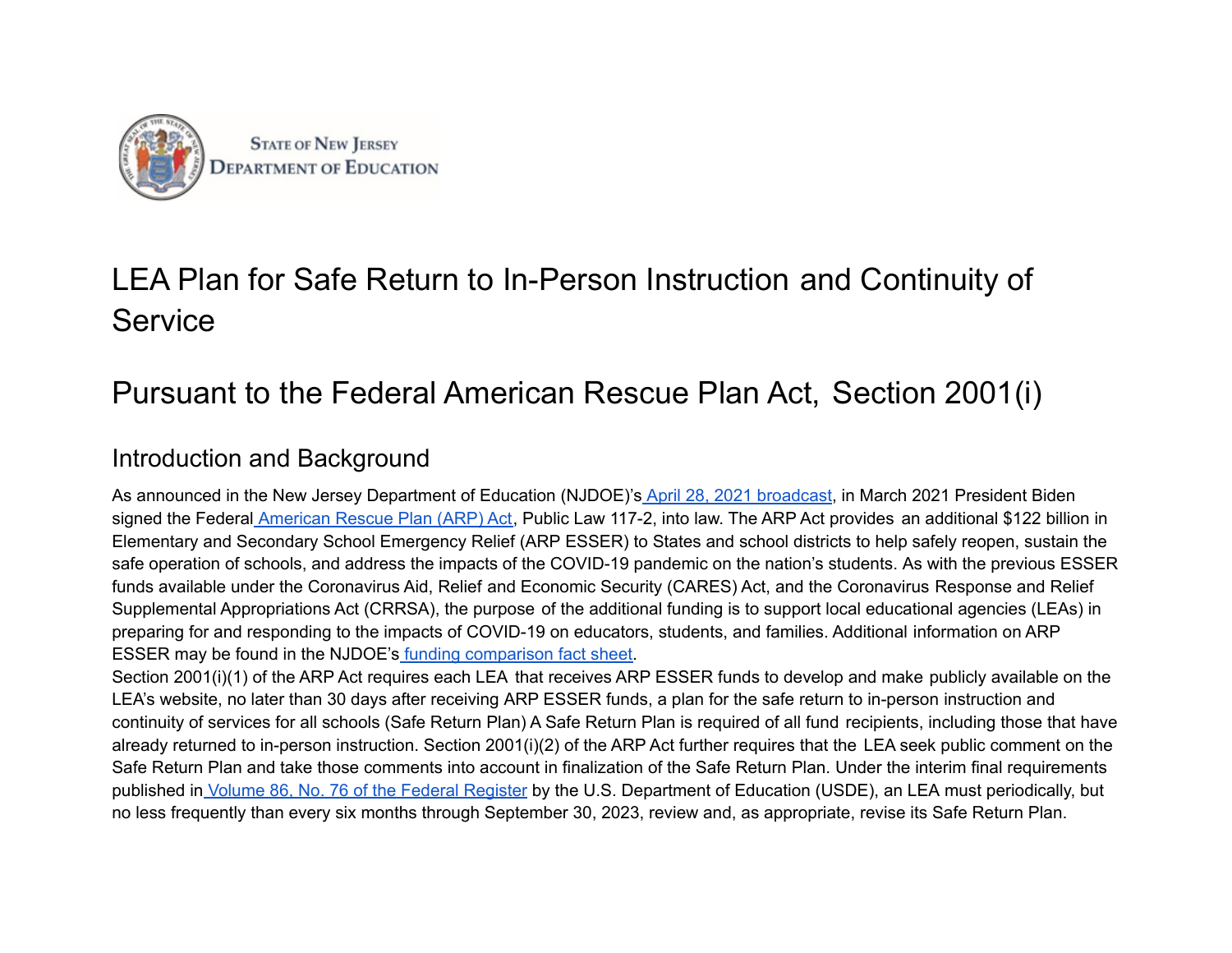Pursuant to those requirements, LEAs must submit to the NJDOE and post on their website their Safe Return Plans by June 24, 2021. The NJDOE intends to make LEA ARP ESSER Fund applications available in EWEG on May 24, 2021 and LEAs will submit their Safe Return Plans to the NJDOE via EWEG. To assist LEAs with the development of their Safe Return Plans, the NJDOE is providing the following template.

This template incorporates the federally-required components of the Safe Return Plan. The questions in the template below will be included in the LEA ARP ESSER Fund application in EWEG. LEAs will submit responses to the questions within the LEA ARP ESSER Fund application in EWEG by June 24, 2021. The NJDOE hopes that this template will allow LEAs to effectively plan for that submission and to easily post the information to their websites as required by the ARP Act.

Note that on May 17, 2021, Governor Murphy [announced](https://nj.gov/governor/news/news/562021/approved/20210517a.shtml) that upon the conclusion of the 2020-2021 school year, portions of Executive Order 175 allowing remote learning will be rescinded, meaning that schools will be required to provide full-day, in-person instruction, as they were prior to the COVID-19 Public Health Emergency. The NJDOE and New Jersey Department of Health will share additional information regarding State requirements or guidance for health and safety protocols for the 2021-2022 school year as it becomes available.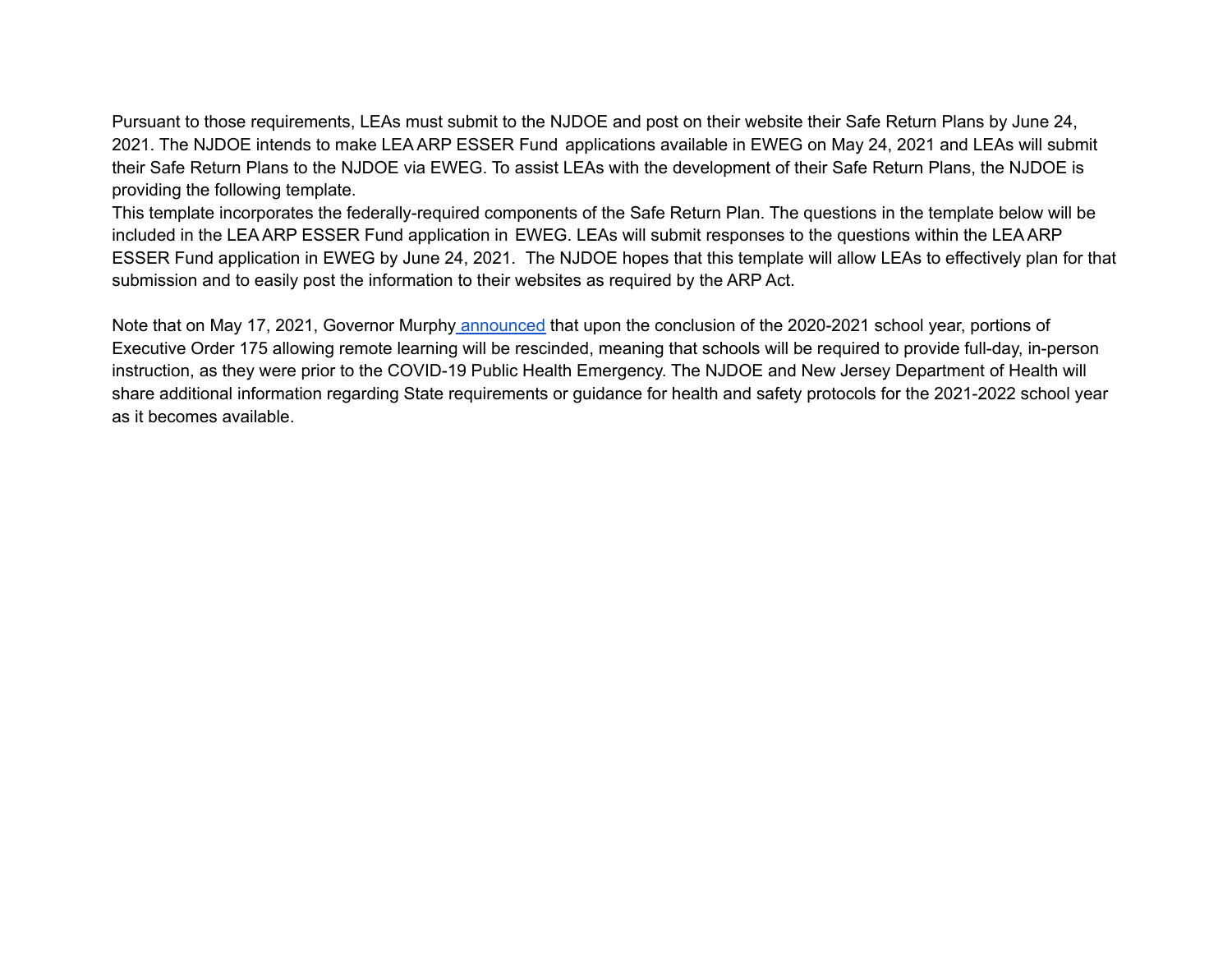## LEA Plan for Safe Return to In-Person Instruction and Continuity of Services

LEA Name: CRESTHAVEN ACADEMY CHARTER SCHOOL Date (mm/dd/yyyy): June 18th, 2021 Date Revised (mm/dd/yyyy): Date Revised (mm/dd/yyyy):

#### 1. Maintaining Health and Safety

For each mitigation strategy listed below (A–H), please describe how the LEA will maintain the health and safety of students, educators, and other staff and the extent to which it has adopted policies, and a description of any such policies, on each of the following safety recommendations established by the CDC.

**A. Universal and Correct Wearing of Masks** - CACS District Protocols for Face Coverings: Board of Education Policy #1648 Critical Area of Operation

CACS will follow all local, state, and national guidelines and protocols for universal and correct wearing of masks. At this time, face coverings will be required for scholars and staff, unless they will inhibit the individual's health.

When to Wear a Mask:

- Masks are required for personal interactions, indoors and outdoors
- Masks are always required of faculty and students in all classrooms
- Masks must be worn in common areas, indoors or outdoors. Examples: hallways, stairs, restrooms, library, lobbies, classrooms, physical meetings with multiple people, administrative buildings, etc.
- Masks must be worn outside while in trafficked areas and areas in proximity to others (less than six feet)
- It is only in a private office within a building, when someone is alone, that masks are not required
- CACS is providing disposable masks if a member of the school community is in need

Wear Your Mask Correctly:

- Wash your hands before putting on your face covering
- Put it over your nose and mouth and secure it under your chin
- Try to fit it snugly against the sides of your face
- Make sure you can breathe easily
- Masks should be washed regularly, inspected for damage, and discarded and replaced when damaged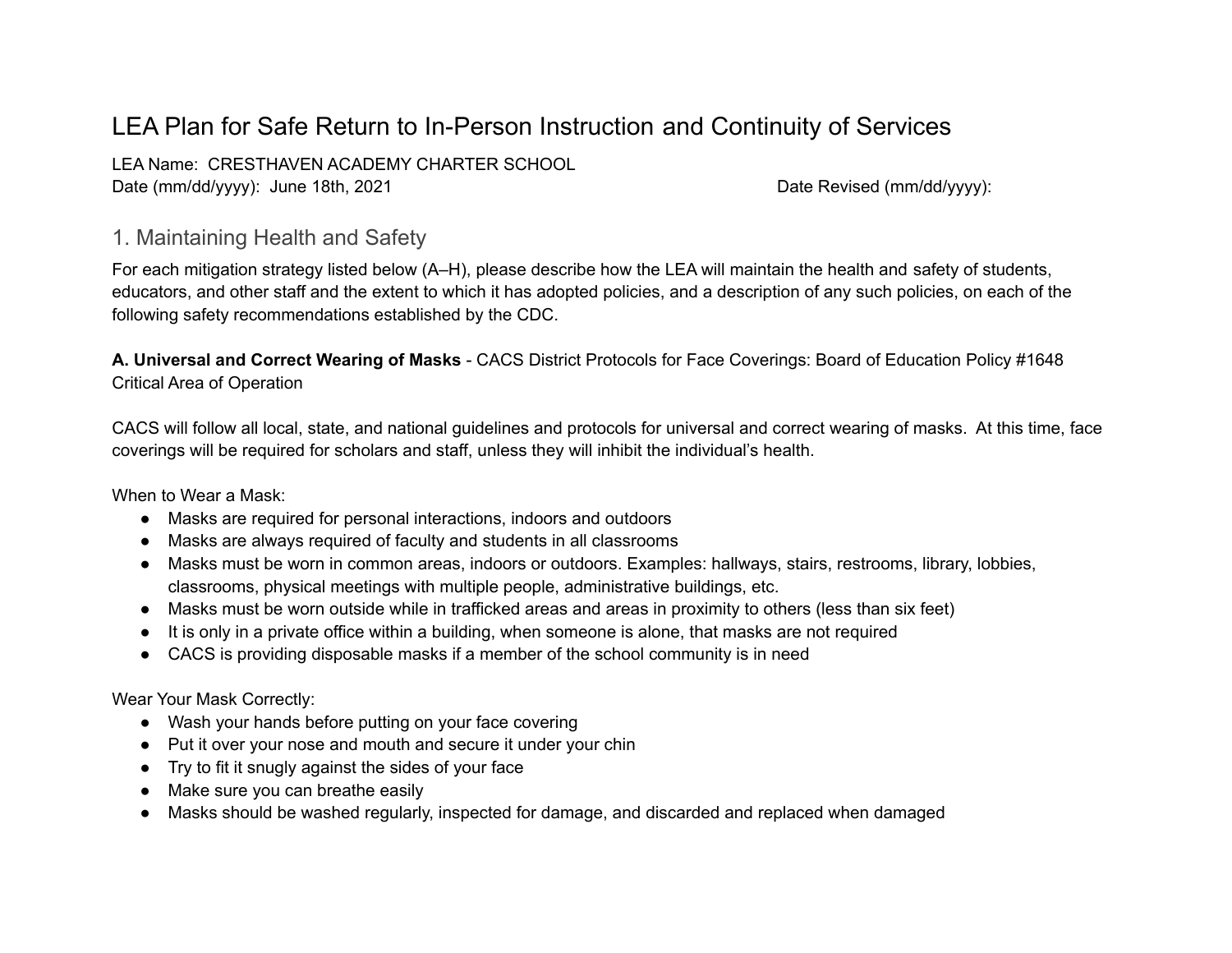- Masks should be stored in a clean, dry location, and they should never be shared Do not put the face covering around your neck or up on your forehead
- Do not touch the face covering and, if you do, wash your hands or use hand sanitizer to disinfect

**B. Physical distancing (e.g., including use of cohorts/podding) -** CACS District Protocols for Physical Distancing/Cohorts: Board of Education Policy #1648 Critical Areas of Operation 2 and 6:

CACS will allow for social distancing within the classroom to the maximum extent practicable. Students and staff will be kept in cohorts, with corresponding records readily available for contact tracing purposes.

We recognize that since people can spread illnesses before they know they are sick it is important to stay six feet away from others when possible. Therefore, physical distancing, when possible, is required throughout our schools. CACS will adhere to the most conservative elements of local, state, and federal guidelines regarding our protocols for physical distancing. The CDC reports that "COVID-19 spreads mainly among people who are in close contact (within about six feet) for a period of more than 15 minutes."

Classroom/Non-Instructional/Therapy Room Set-up: Foundational premises when designing a safe classroom/non-instructional/therapy room environment are the concepts of maintaining cohorts and social distancing. The use of cohorts is recommended by the CDC and other health agencies to help control the spread of any viruses and to manage any possible outbreaks.

The organization of the classroom/lab/non-instructional/therapy room is important in supporting the academic progress of students. Classroom/lab/non-instructional/therapy room space should provide an environment that allows teachers and students to interact safely and upholding social distancing. Careful consideration has been given to the strategic placement of furniture, learning centers, and materials to optimize student learning, reduce distractions and keep children safe.

- Desks that are used should be marked with signage as appropriate
- Schools will maximize distancing of desks
- Desks should all face in the same direction
- Students/desks utilized will maintain 6 feet distance, from the center of each desk to the center of the next desk when possible
- No soft materials are permitted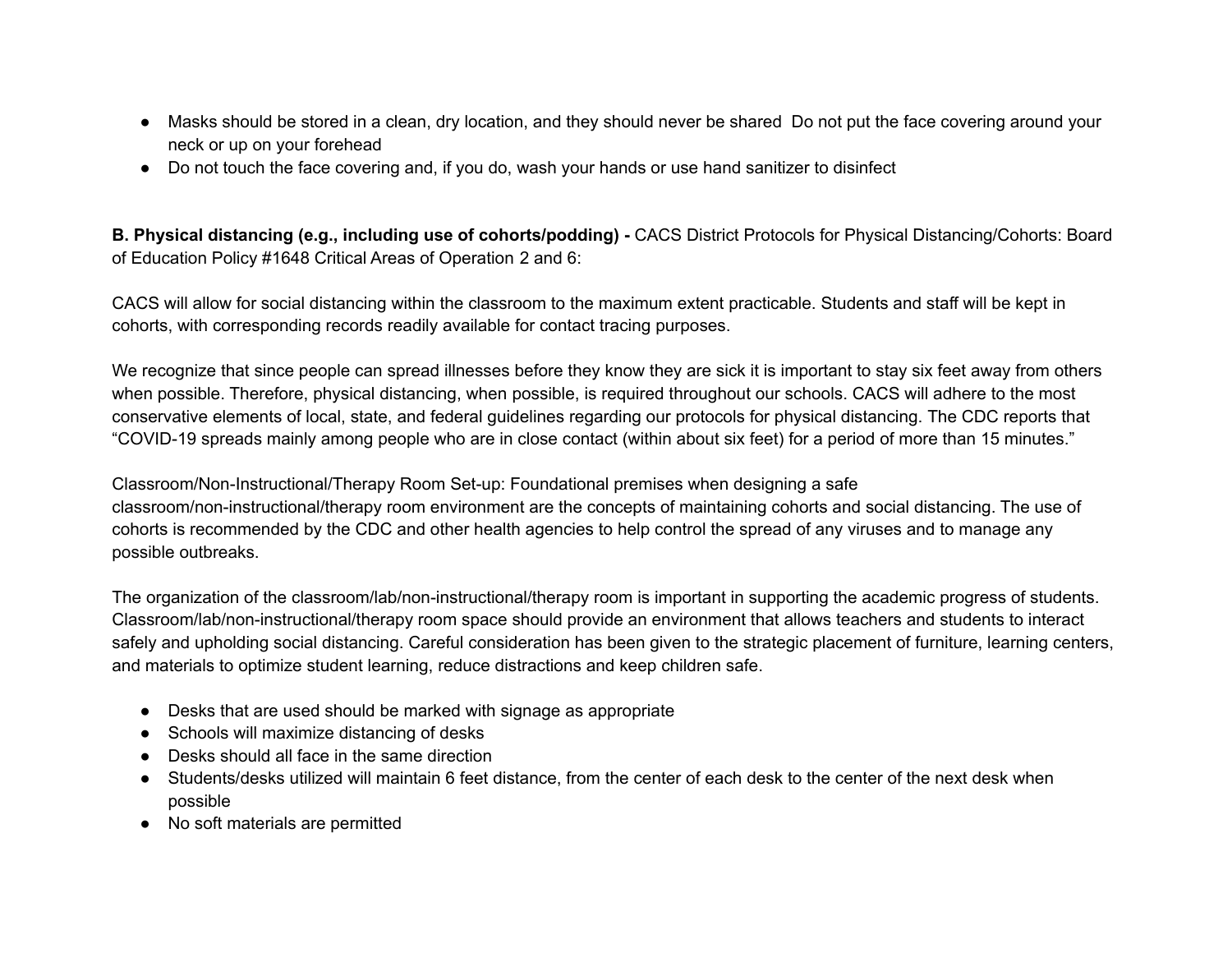● Staff and students are provided with desk shields at their assigned desks

More Information:

- Facilities have been measured and configured so that classes and meetings can take place with physical distancing when possible
- Classroom/lab/non-instructional/therapy room spaces have been reconfigured to maintain physical distancing among students and to establish a "teaching zone" to ensure that the instructor remains distanced as well
- Use of elevators are limited to individuals with mobility needs only
- All tables, desks, and seating in the classroom/lab/non-instructional/therapy room must be maintained to ensure physical distancing configurations and to avoid having students facing one another
- Students cannot rearrange classroom furniture once it has been moved to meet physical distancing requirements
- Large gatherings outside of classroom/lab/non-instructional/therapy room settings will be avoided until CDC guidelines specify otherwise. It also is recommended that large gatherings be avoided when off campus
- When it is not possible to control ingress and egress in certain school areas, students and faculty will be directed to maintain social distancing and wear masks when leaving or entering classes
- Visual cues, including signage, colored tape, floor markings, and other indicators, will be placed throughout our school buildings to help people maintain appropriate distancing and to remind them of other key safety measures
- Nurses offices will be split into a respiratory side and a non-respiratory side HVAC filter changes will be monitored according to schedule

Shared Materials: The use of a variety of materials is essential for learning. This includes books, writing instruments and materials for special area subjects.

Philosophy: Foundational premises when designing a safe classroom/lab/non-instructional/therapy room environment are the concepts of maintaining cohorts, social distancing and frequent cleaning of shared materials. The use of these practices is recommended by the CDC and other health agencies to help control the spread of any viruses and also manage any possible outbreaks.

Process: Eliminate, when possible, the use of shared materials Set up areas where students can store personal items that keep them isolated from use by others When materials must be shared, cleaning between use is essential Establish procedures to wipe down before and after every use Remind children to wash their hands after using a shared item If students travel to a room, an area and place should be established for the traveling student to store items away from items being used by others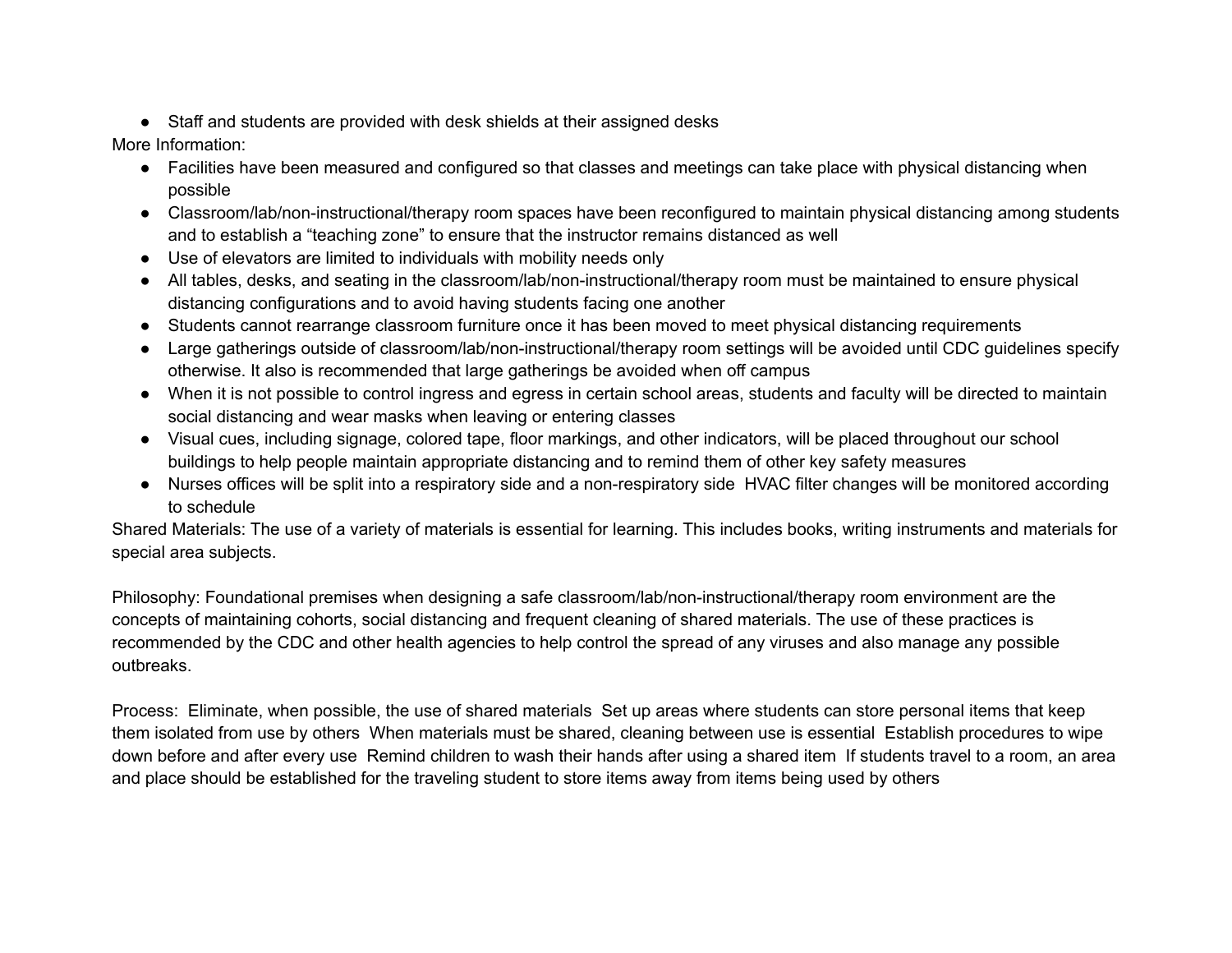**C. Handwashing and Respiratory Etiquette** - CACS District Protocols for Hand Washing and Respiratory Etiquette: Board of Education Policy #1648 Critical Area of Operation 2: CACS promotes behaviors that reduce the spread of COVID-19 such as encouraging staff and students to stay home when appropriate; encouraging the practice of hand hygiene and respiratory etiquette; requiring the use of face coverings; and signs and messages in and around school buildings. CACS has a school-wide plan where students and staff are required to wash hands for at least twenty seconds at regular intervals throughout the school day and always before eating, after using the bathroom, and after blowing their nose, coughing, and/or sneezing. If washing with soap and water is not possible, washing with an alcohol-based hand sanitizer (at least 60% alcohol) should be used.

Philosophy: All members of our school community should be familiar with COVID-19 information from the Centers for Disease Control and Prevention, including: (as referenced at: www.CDC.gov) COVID-19 Symptoms; How to Protect Yourself and Others; What to Do If You Are Sick; People Who Need to Take Extra Precautions. To reduce the spread of COVID-19, the CDC advises the use of respiratory Hygiene/Cough Etiquette, as well as regular hand washing with soap and water for at least 20 seconds. If soap and water are not readily available, use hand sanitizer that contains at least 60 percent alcohol via the sanitized stations in each classroom and at each building entrance.

Procedures for Respiratory Etiquette/Hand Sanitizing/Washing More Information:

- Cover your mouth and nose when coughing or sneezing
- Use tissues and throw them away
- Wash your hands or use a hand sanitizer every time you touch your mouth or nose
- Tissues and no-touch receptacles are provided for their disposal
- Provide resources for performing hand hygiene in or near waiting areas
- Washing your hands is easy and one of the most effective ways to prevent the spread of COVID-19. Wash your hands often with soap and water for at least 20 seconds especially after you have been in a public place, or after blowing your nose, coughing, or sneezing

It is especially important to wash your hands:

- Before eating or preparing food
- Before touching your face
- After using the restroom
- After leaving a public place
- After blowing your nose, coughing, or sneezing
- After handling your cloth face covering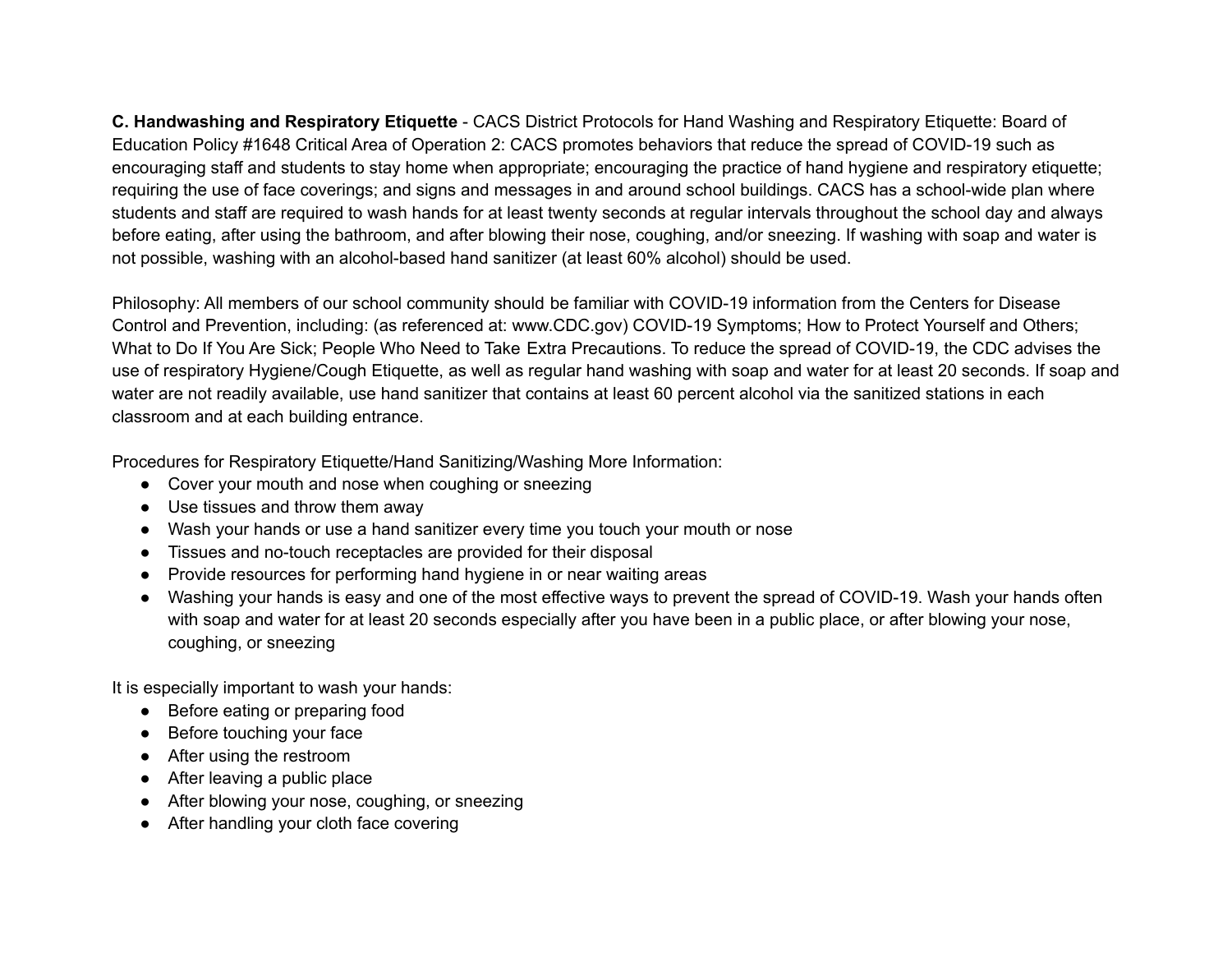- After caring for someone sick
- After touching animals or pets

When washing your hands, follow these important steps:

- Wet your hands with clean, running water (warm or cold), turn off the tap, and apply soap
- Lather your hands by rubbing them together with the soap. Lather the backs of your hands, between your fingers, and under your nails
- Scrub your hands for at least 20 seconds. Need a timer? Hum the "Happy Birthday" song from beginning to end twice
- Rinse your hands well under clean, running water
- Dry your hands using a clean towel or air dry them
- Use an alcohol-based hand sanitizer that contains at least 60 percent alcohol if soap and water are not available
- Sanitizers can quickly reduce the number of germs on hands in many situations. However, sanitizers do not get rid of all types of germs. Hand sanitizers may not be as effective when hands are visibly dirty or greasy

#### **D. Cleaning and maintaining healthy facilities, including improving ventilation** -

CACS District Protocols for Cleaning and Ventilation Protocols: Board of Education Policy #1648 Critical Area of Operation 7: The district has developed a plan for increased routine cleaning and disinfection. The district has enhanced ventilation via opened HVAC dampers to increase airflow.

Philosophy: CACS will undertake enhanced cleaning of school facilities and offices, with a focus on common areas and high-touch locations. Cleaning schedules have been modified according to student cohort schedules.

#### Process:

Academic Areas:

- Classrooms will be deep cleaned daily. Additionally, all horizontal surfaces and high contact points such as door handles, chair arms, etc., will be disinfected
- High contact points will also be disinfected midday and again in the late afternoon
- Custodians will utilize disinfecting sprayers for midday and daily disinfecting
- All classrooms will have cleaning supplies available for the cleaning of personal spaces. While custodial staff will clean on a regular basis, faculty and students may clean their personal areas (for example: desk, chair) at the start of class
- Hand sanitizer will be easily accessible in each classroom, and in common areas

Common Areas: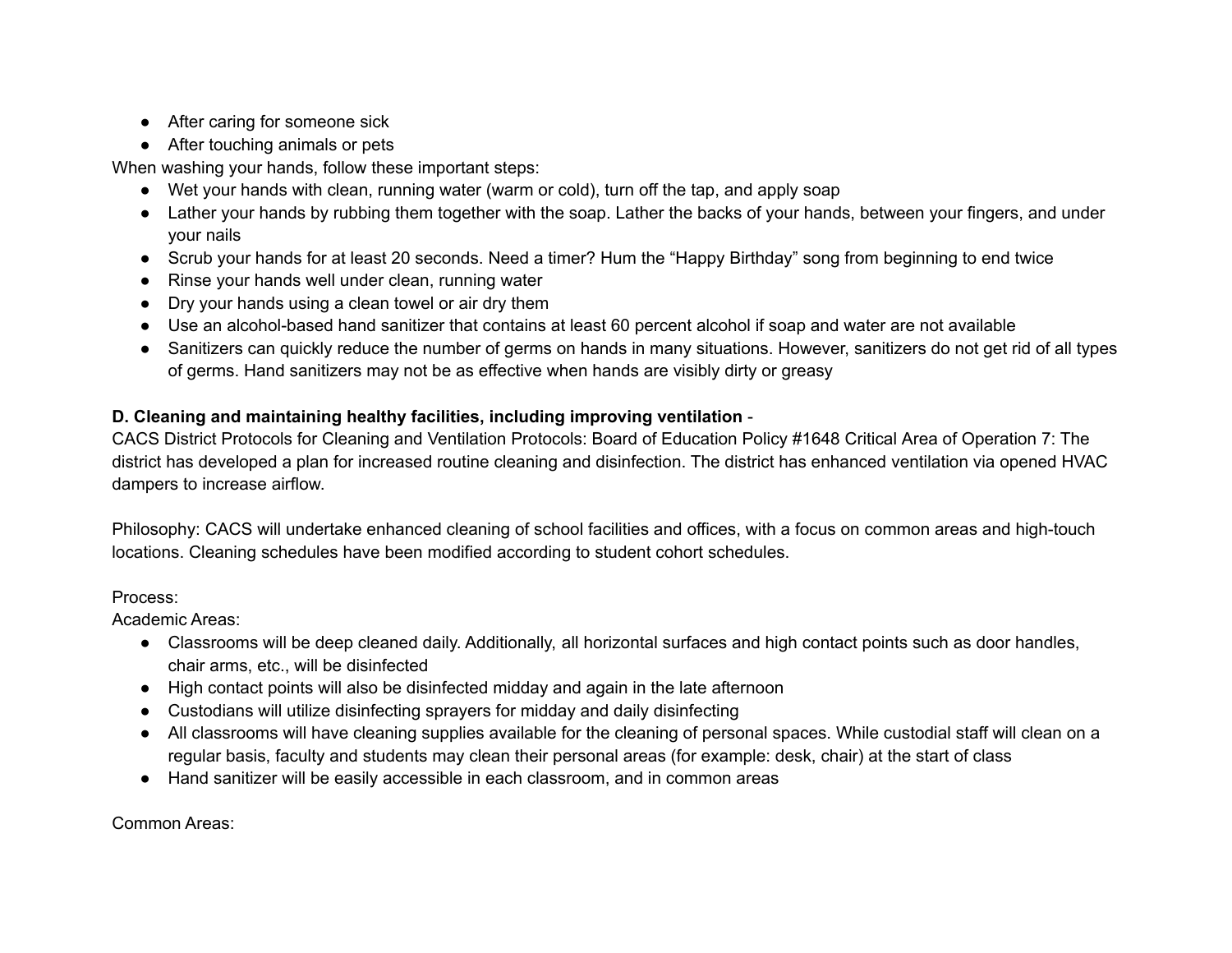- Common spaces such as bathrooms, lobbies, and halls will be deep cleaned daily. Additionally, all horizontal surfaces and high contact points such as door handles, faucets, light switches, etc. in the common areas will be disinfected as well
- High contact points will also be disinfected midday and again in the late afternoon

#### Cleaning Information:

Measures to prevent the transmission of influenza and related respiratory viruses:

All custodians and maintenance staff will be using electrostatic sprayers guns for midday and daily disinfecting. This is to ensure all surfaces are disinfected. This electrostatic disinfecting works by providing a charge to a solution so that it electromagnetically sticks to a targeted surface to provide 360-degree surface coverage.

"High touch" hard surface disinfecting, such as doorknobs, pencil sharpeners, desktops, etc., are to be disinfected after the report of a possible sick person, midday and after school during daily cleaning.

#### Additional Facility Responsibilities:

All indoor facilities will have adequate ventilation, including operational heating and ventilation systems where appropriate. Recirculated air has a fresh air component, windows will be opened, if practical, if air conditioning is not provided, and filter(s) for A/C units will be maintained and changed according to manufacturer recommendations.

Maintenance of hand sanitizing stations with alcohol-based hand sanitizers (at least 60% alcohol) as follows:

- In each classroom (for staff and older children who can safely use hand sanitizer)
- At entrances and exits of buildings
- Near lunchrooms and toilets

Note: Children ages five and younger will be supervised when using hand sanitizer. For classrooms with existing handwashing stations, stations will be prepared with soap, water, and alcohol-based hand sanitizers (at least 60% alcohol)

E. Contact tracing in combination with isolation and quarantine, in collaboration with the State, local, territorial, or Tribal **health departments -** CACS District Protocols for Contact tracing, Isolation and Quarantining: Board of Education Policy #1648 Critical Areas of Operation 1 and 6: Isolation/Quarantining/Contact Tracing: CACS will fully cooperate in sharing information with the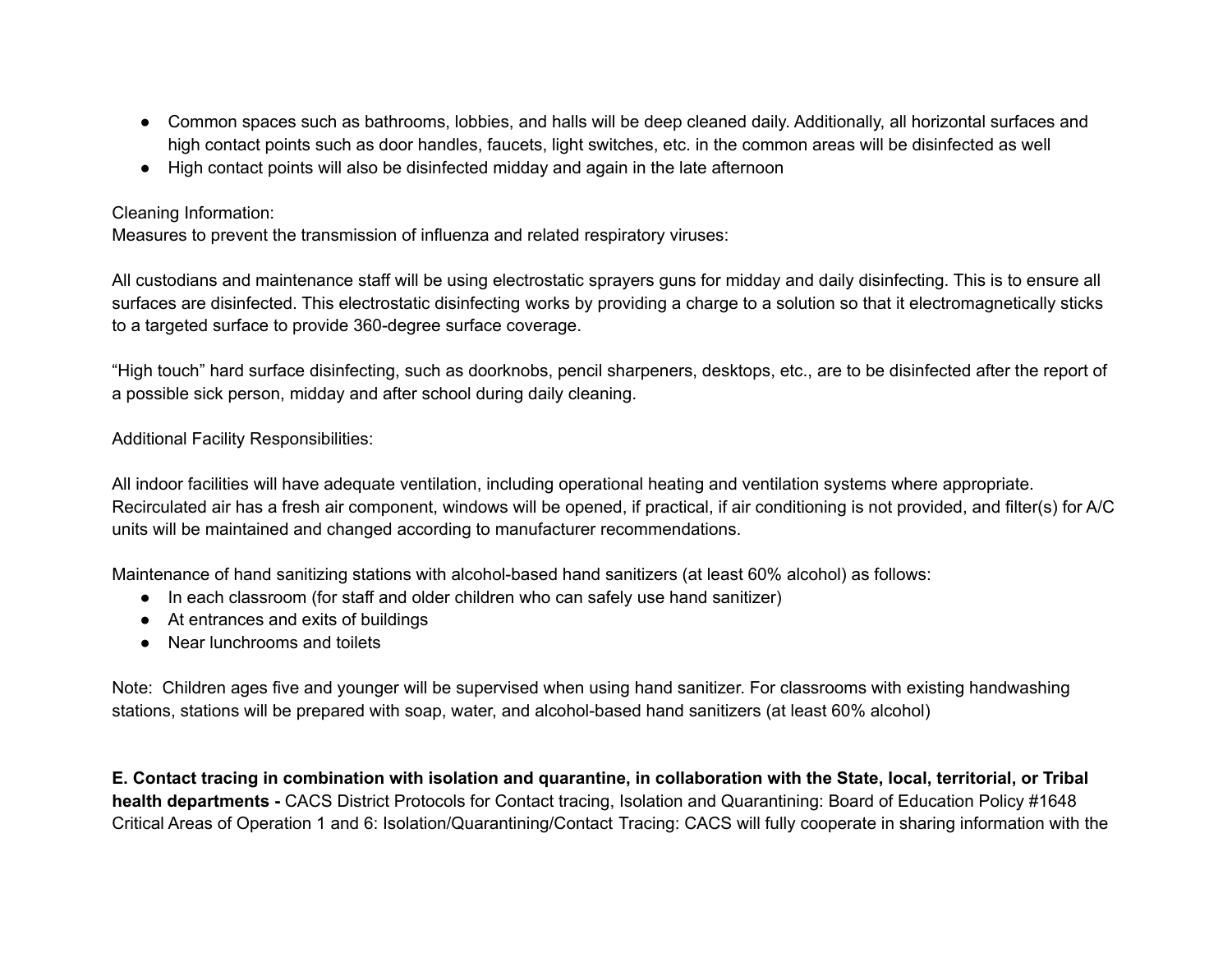Union County and Plainfield Health Department to fulfill all mandated Contact Tracing/Isolation/Quarantine/Readmittance Requirements.

Philosophy: When students or staff are experiencing discomfort or potential symptoms of COVID-19, they are isolated from others. The Plainfield Health Department will be notified immediately. CACS will support the Plainfield Health Department with contact tracing.

Contact Tracing Protocol: Process: (NOTE: Monitoring/updates to be provided by school physician)

- School Nurse contacts the Plainfield Health Department for Contact Tracing
- Contacts/Cohort information will be shared with the Plainfield Health Department
- Attendance information will be shared with the Plainfield Health Department
- Student, staff, team and bus cohorts will be informed and immediately placed on quarantine based on CDC and Union County and Plainfield Health Department Recommendations.
	- Contact tracing will be conducted for close contacts (any individual within 6 feet of an infected person for at least 15 minutes) of laboratory-confirmed or probable COVID-19 patients
	- Remote communications for the purposes of case investigation and contact tracing should be prioritized; in-person communication may be considered only after remote options have been exhausted
	- Testing is recommended for all close contacts of confirmed or probable COVID-19 patients
	- Those contacts who test positive (symptomatic or asymptomatic) should be managed as a confirmed COVID-19 case. Asymptomatic contacts testing negative should self-quarantine as per DOH guidance (i.e., close encounter with confirmed or probable COVID-19 case)
	- If testing is not available, symptomatic close contacts should self-isolate and be managed as a probable COVID-19 case
	- If testing is not available, asymptomatic close contacts should self-quarantine and be monitored, as per CDC guidance, after their last exposure, with linkage to clinical care for those who develop symptoms
- Students/staff will be readmitted to school according to NJDOH and Union County and Plainfield Department of Health guidance.

Protocols for Symptomatic Students and Staff:

Process:

- An isolation area that is supervised has been established at CACS
- Masks are required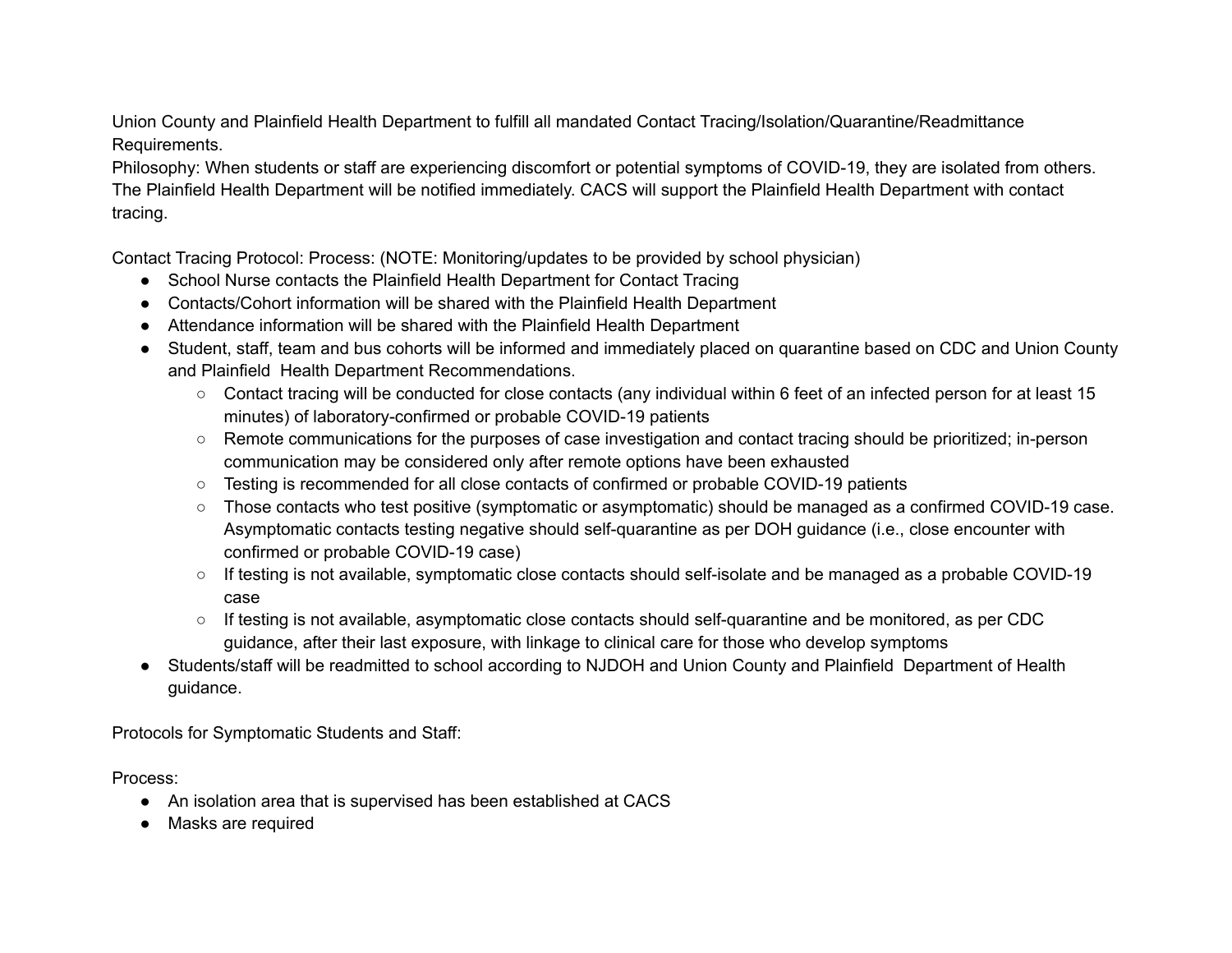- Sanitization is required after each use
- Provide the room monitor with disposable gloves

Keep in the room:

- Disposable paper towels
- **Tissues**
- Waste container with plastic liner
- Alcohol-based hand sanitizer containing at least 60% alcohol
- **Hard-surface disinfectant**

#### **F. Diagnostic and screening testing -**

CACS District Protocols for Screening and Testing: Board of Education Policy #1648 Critical Area of Operation #5: Diagnostic Screening and Testing: The CACS District's adhere to the philosophy that each parent/guardian of students will be responsible for monitoring their health daily to provide the healthiest environment possible for staff and students. Philosophy: CACS will require parents to complete the daily health screenings for each student to identify possible symptoms of COVID-19 listed within CDC guidance frameworks. As we learn about the disease, we may need to alter the list by adding or subtracting symptoms: fever or chills, cough, shortness of breath or difficulty breathing, fatigue, muscle or body aches, headache, new loss of taste or smell, sore throat, congestion or runny nose, nausea or vomiting, diarrhea. Process: Daily health screening and monitoring will take place. Indication that health has been monitored is as follows: Staff will sign in and complete a daily symptom checklist via electronic form. Parents will agree at the start of each day to monitor the health of their children daily. Parents will inform the school staff that their child has not contracted COVID-19 and will monitor health on a daily basis utilizing the CACS Health Screening Questionnaire. Students will then be identified using a colored sticker to verify that they have passed the health screening successfully. They will then be allowed to enter the school building. In the classroom, teachers will make a deliberate effort to monitor health without running through the list of symptoms and then refer children with concerns to the office or nurse for further monitoring. Schools will also monitor the health of staff and students by tracking students' mandated contact tracing and rates of absenteeism. Staff and/or students who are vaccinated for COVID-19 may voluntarily send a photo of their vaccination card to the School Leader or school nurse. The school nurse puts the immunization information on the staff or student school immunization record. Upon 14 days from the date of the second dose, quarantining is not required upon exposure The CACS District will continue to follow all CDC guidance regarding length of vaccine protection, and quarantine procedures.

#### **G. Efforts to provide vaccinations to educators, other staff, and students, if eligible -**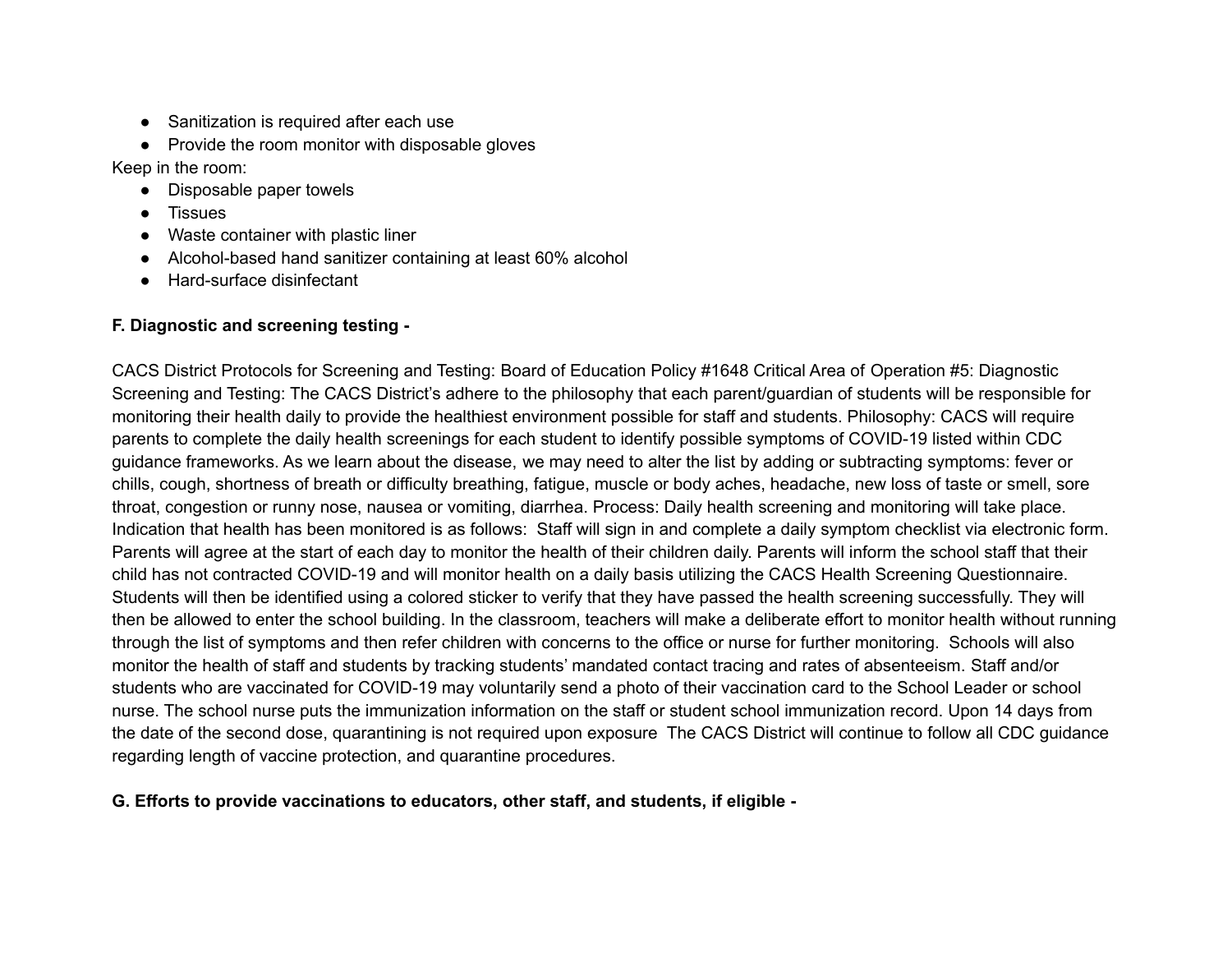CACS Protocols for Vaccination: Board of Education Policy #1648 Critical Areas of Operation 1: Safety Philosophy: CACS will enable/facilitate access to the COVID-19 vaccination for those who are eligible. Process:

#### **H. Appropriate accommodations for children with disabilities with respect to the health and safety policies -**

CACS District Protocols for Appropriate Accommodations for Students with Disabilities: Board of Education Policy #1648 Critical Areas of Operation 10: Special Education/ELLs/Students with Disabilities: CACS will provide all mandated ADA accommodations, and provide educators with professional development to best utilize the accessibility features and accommodations tools made available through technology-based and in-person formats. The school district will continue to ensure students receive individualized supports that meet the requirements of IEP and 504 Plans.

Philosophy: CACS will provide reasonable accommodations for individuals that the CDC identifies as having a higher risk for severe illness from COVID-19, including older adults (aged 65 years and older) and individuals with disabilities or serious underlying medical conditions, or medically necessary exemptions from COVID mitigation protocols. CACS is committed to ensuring the appropriate delivery of Special Education and Related Services to students with disabilities to the greatest extent possible. Process: Within the standards of IDEA, CACS will ensure our obligation to the delivery of special education and related services. CACS will deliver Extended School Year (ESY) services to students with disabilities. CACS adheres to the joint statement of Education and Civil Rights concerning equitable education, clear communication to parents of the procedures for student referrals and evaluations to determine the eligibility for special education and related services or a 504 Plan as required by Federal and State law will be continuous

### 2. Ensuring Continuity of Services

A. Describe how the LEA will ensure continuity of services, including but not limited to services to address students' academic needs and students' and staff's social, emotional, mental health, and other needs, which may include student health and food services. (1000 character limit)

CACS will ensure continuity of services for all sub-groups and mitigate learning gaps via curricular acceleration, K-8. The district will plan, design and implement K-8 a Summer Learning Academy to provide struggling students with small-group instruction delivered virtually by highly effective teachers. CACS will build a sustainable, tiered intervention model of school-based mental health supports and services to positively impact students in all sub-groups. Via SEL learning, our model will embed mental health in schools into an equitable system of supports to enhance the fit of mental health concerns and to fully promote social-emotional learning while comprehensively addressing any barriers.